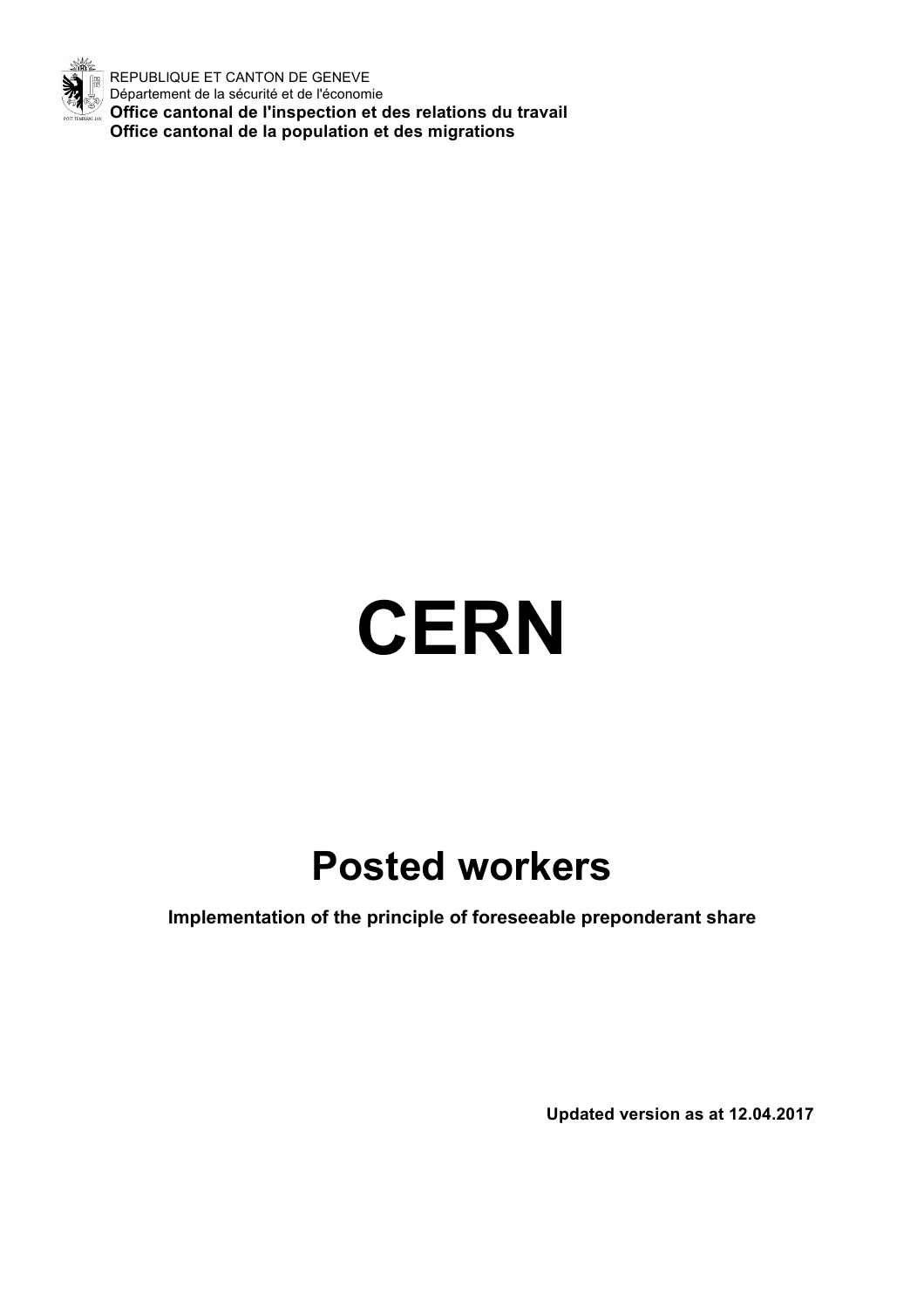# **TABLE OF CONTENTS**

| $\mathbf{L}$   |  |
|----------------|--|
| $\Pi$ .        |  |
|                |  |
|                |  |
|                |  |
| III.           |  |
|                |  |
|                |  |
| IV.            |  |
| $\mathbf{V}$ . |  |
| VI.            |  |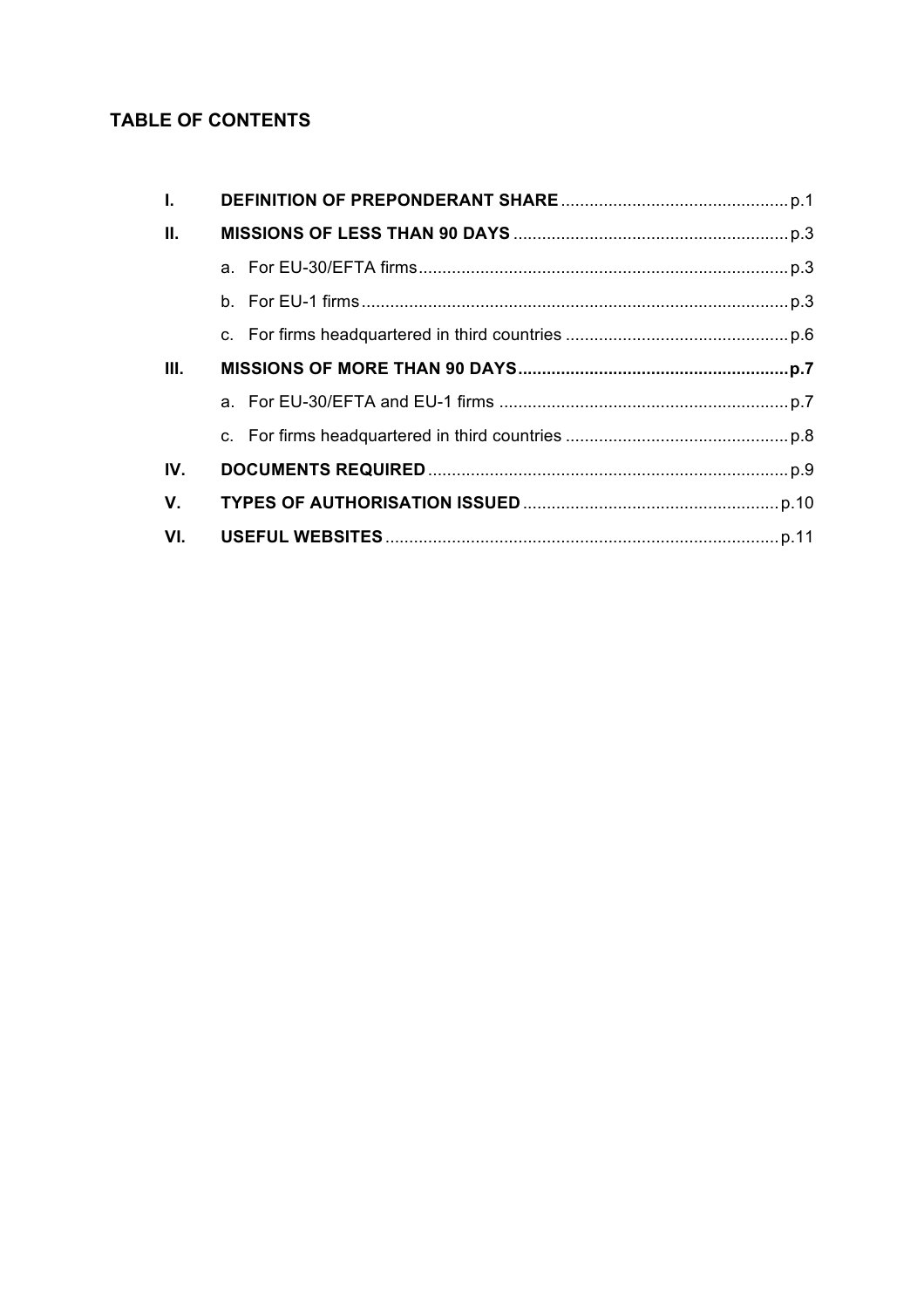# **I. PREPONDERANT SHARE**

On 18 October 2010, agreements were concluded between Switzerland, France and CERN regarding the law applicable to contractors operating on the CERN site. These agreements have applied since 18 January 2014 to contracts concluded on the basis of calls for tender issued by CERN since 18 January 2014 (contracts signed before this date continue under the old arrangements).

When CERN issues a call for tender, it informs bidders of the location of the preponderant share of the services to be provided. **This location is fixed in the contract** and determines whether Swiss or French law applies.

If the preponderant share is in France, French law applies to the contract in its entirety. In this case, firms should contact the competent French authorities.

If the preponderant share is in Switzerland, Swiss law applies to the entire contract, even to any part of the contract being carried out on the French part of the CERN site.

The term **EU-30/EFTA firm** means a firm that has its headquarters in one of the EU countries to which the agreement on the free movement of people concluded between Switzerland and the EU applies without limitation, or in one of the other three members of EFTA. This covers the following countries:

Austria, Belgium, Bulgaria, Cyprus, Czech Republic, Denmark, Estonia, Finland, France, Germany, Greece, Hungary, Iceland, Ireland, Italy, Latvia, Liechtenstein, Lithuania, Luxembourg, Malta, the Netherlands, Norway, Poland, Portugal, Romania, Slovakia, Slovenia, Spain, Sweden and the United Kingdom.

**The term EU-1 firm means a firm that has its headquarters in Croatia. For this country, limitations on the free movement of people will apply until 31 December 2023 at the latest. After this date, firms and nationals of this country will be treated in the same way as those from the EU-30/EFTA countries.** 

**Third country** means any other country.

**Given the restrictive conditions applicable to non-European personnel, a favourable response is likely only for highly qualified and specialised workers.**

**Note: In the following text, OCPM denotes** *Office cantonal de la population et des migrations* **(cantonal office for population and migration), OCIRT denotes** *Office cantonal de l'inspection et des relations du travail* **(cantonal office for labour inspection and relations) and SEM denotes** *Secrétariat d'Etat aux migrations* **(secretary of state for migration).** 

**It is important to note that, if the preponderant share of an activity takes place on Swiss soil, Swiss/Geneva salary and employment conditions must be applied for all of the work carried out on the CERN site by the workers concerned, including any work carried out on the French part of the CERN site.**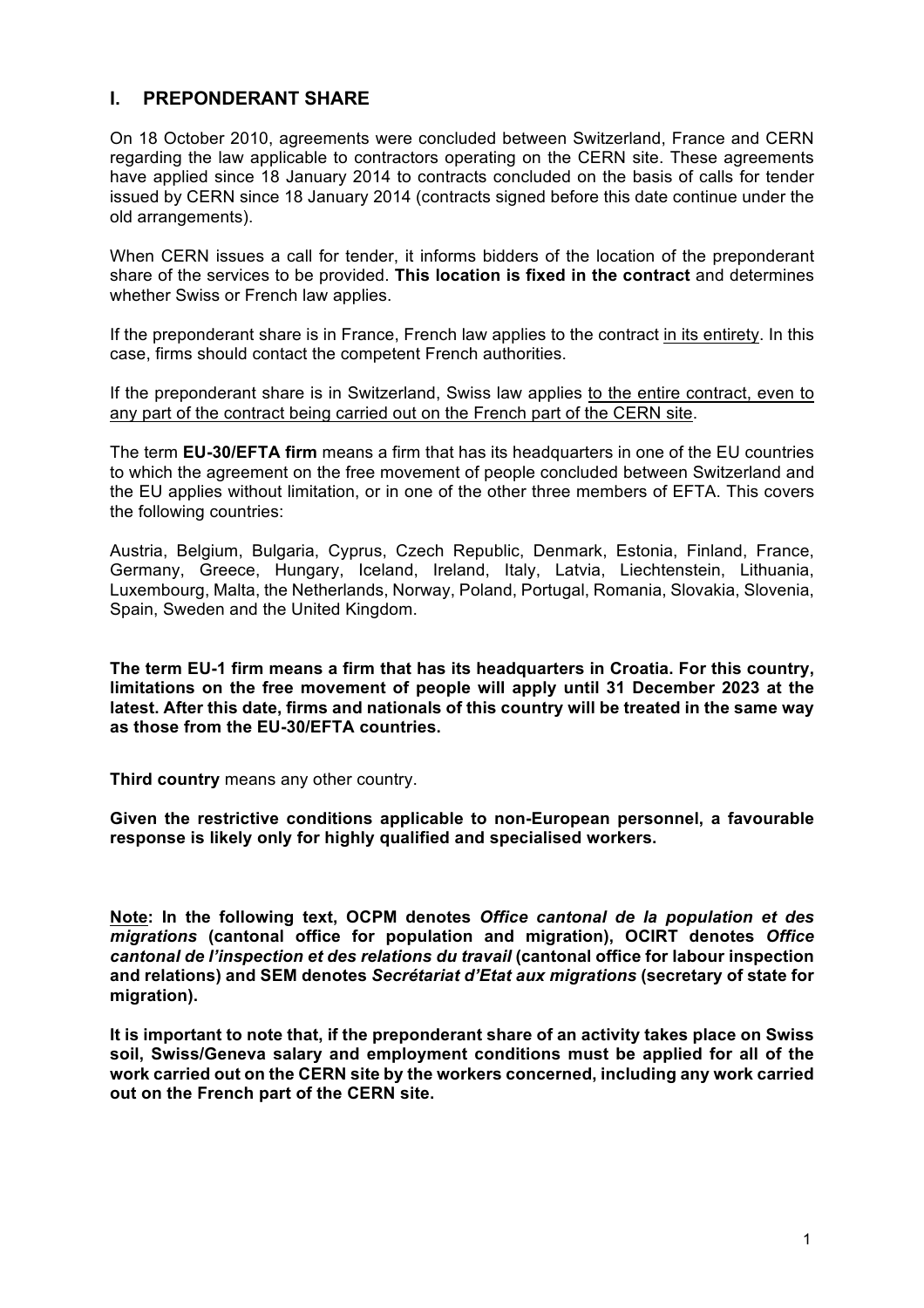The salaries paid to workers must therefore comply with the minimum salaries, including supplements, set out in the collective employment agreements declared to be compulsory as well as in the model employment contracts as defined in Article 360a of the *Code des Obligations* (CO).

In addition, the employment conditions contained in federal laws and ordonnances, in particular in the *Loi sur le travail* and the CO, as well as in the collective employment agreements declared to be compulsory and in the model employment contracts as defined in Article 360a of the CO, must be guaranteed for workers in the following respects:

- **-** working time and rest time;
- **-** minimum length of holidays and leave;
- **-** health, safety and hygiene at work;
- the protection of pregnant women, new mothers, children and voung people:
- **-** non-discrimination, in particular equal treatment for men and women;
- **-** the conditions under which temporary labour firms make workers available.

#### *In general, in all cases where a work permit is required, the official forms should be accompanied by the following documents:*

- *A cover letter explaining the reason for your application;*
- *The service contract or the job order issued by CERN;*
- *The CV of each worker;*
- *The employment or secondment contract between the worker and your firm;*
- *Form A1 for freelance workers : https://www.ge.ch/moe/doc/formulaire\_a1.pdf.*

It is also important to note that checks may be carried out at any time by inspectors from the works councils (*commissions paritaires*) of the sectors concerned. They have the right to halt an activity in certain cases. Works councils have the authority to fine firms that do not comply with legislation and, in addition, firms may be required to pay **salary adjustments** if they fail to pay their employees adequately with regard to Swiss law.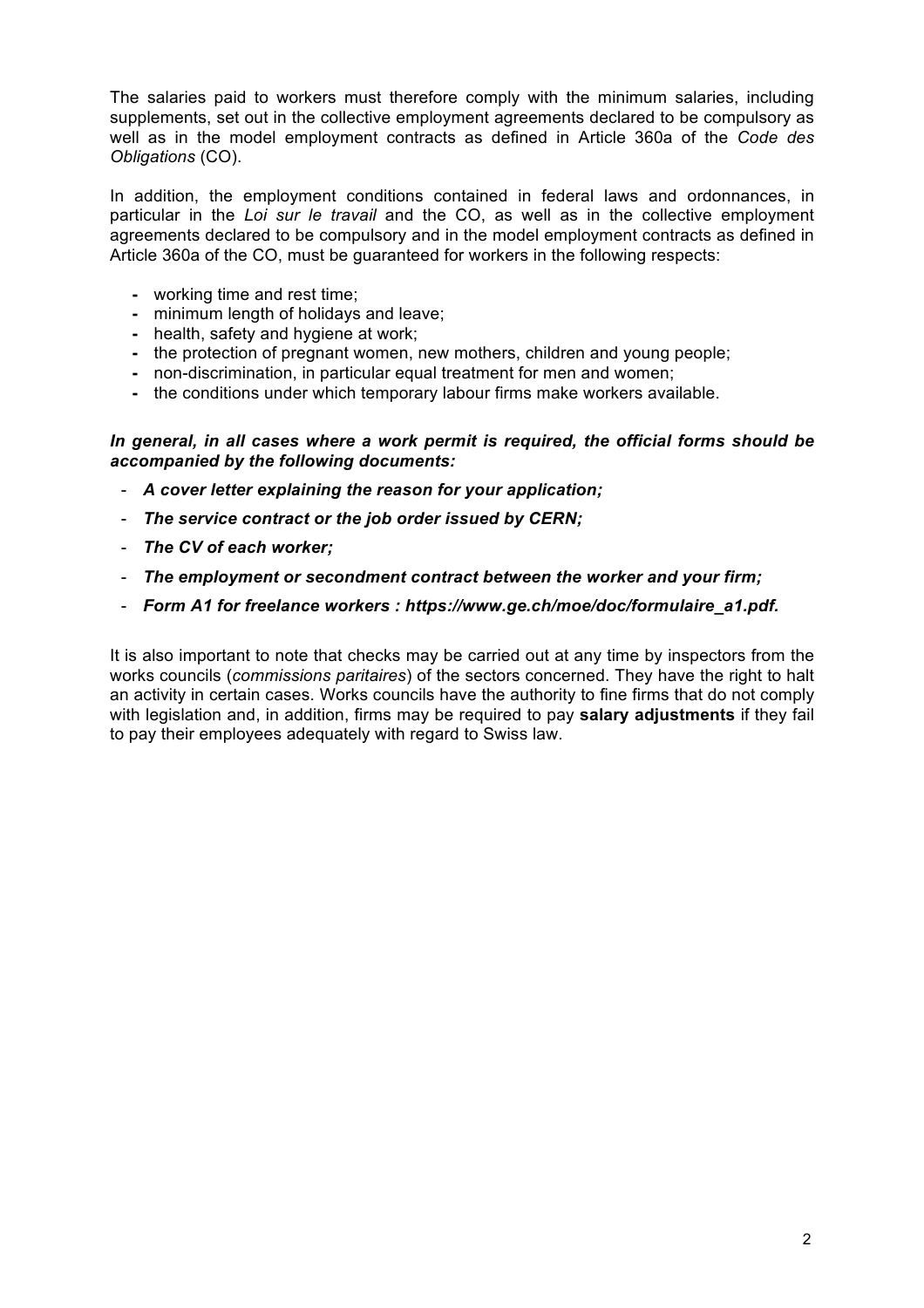# **II. MISSIONS OF LESS THAN 90 DAYS (THE PRINCIPLE OF PREPONDERANT SHARE ALSO APPLIES IN THIS CASE)**

- a. For EU-30/EFTA firms: the declaration principle
	- i. EU-30/EFTA firms must use the declaration procedure: https://www.sem.admin.ch/sem/fr/home/themen/fza\_schweiz-euefta/meldeverfahren.html
	- ii. Who must make the declaration? The firm must declare those of its own workers who are being posted to work on the CERN site.
	- iii. In general, the firm must declare its posted workers (online declaration procedure) if the activity lasts for more than eight days per calendar year.
	- iv The declaration must be made at least eight days before the start of the activity.
	- v. **NOTE**, in the **construction, catering and hospitality, industrial and domestic cleaning, and security** sectors, posted workers must be declared on the first day of the activity.

It is also important to note that checks may be carried out at any time by inspectors from the works councils (*commissions paritaires*) of the sectors concerned. They have the right to halt an activity in certain cases. Works councils have the authority to fine firms that do not comply with legislation and, in addition, firms may be required to pay **salary adjustments** if they fail to pay their employees adequately with regard to Swiss law.

**PLEASE NOTE:** Nationals of third countries may be posted to Switzerland using the declaration procedure if they have previously been integrated into the labour market of one of the EU-30/EFTA countries on a long-term basis, i.e. for at least **one year**.

**FREELANCE WORKERS** who are nationals of an EU-30/EFTA country may also be declared. They must be able to prove their freelance status at all times by producing a fully completed form A1.

- b. For EU-1 firms: the declaration principle
	- i. In general, the firm must declare its posted workers (online declaration procedure) if the activity lasts for more than eight days per calendar year, except in the **catering and hospitality** sector, where the declaration must be made on the first day of the activity.
	- ii. The declaration must be made at least eight days before the start of the activity.
	- iii. **NOTE**: In the sectors of **construction, civil engineering and finishing work, services associated with horticulture and landscaping, industrial cleaning**  and **security**, posted workers require a work permit from the first day of the activity (see the procedure applicable to missions of more than 90 days on page 7).

In such cases, the application must be submitted to the OCPM at least six weeks before the start of the activity. The following documents are required:

- a. http://www.ge.ch/moe/doc/OME-C1.pdf
- b. http://ge.ch/population/media/siteofficielpopulation/files/imce/Formulair es/formulaire\_td\_travailleurs\_detaches.pdf
- c. http://www.ge.ch/moe/doc/OME-E1.pdf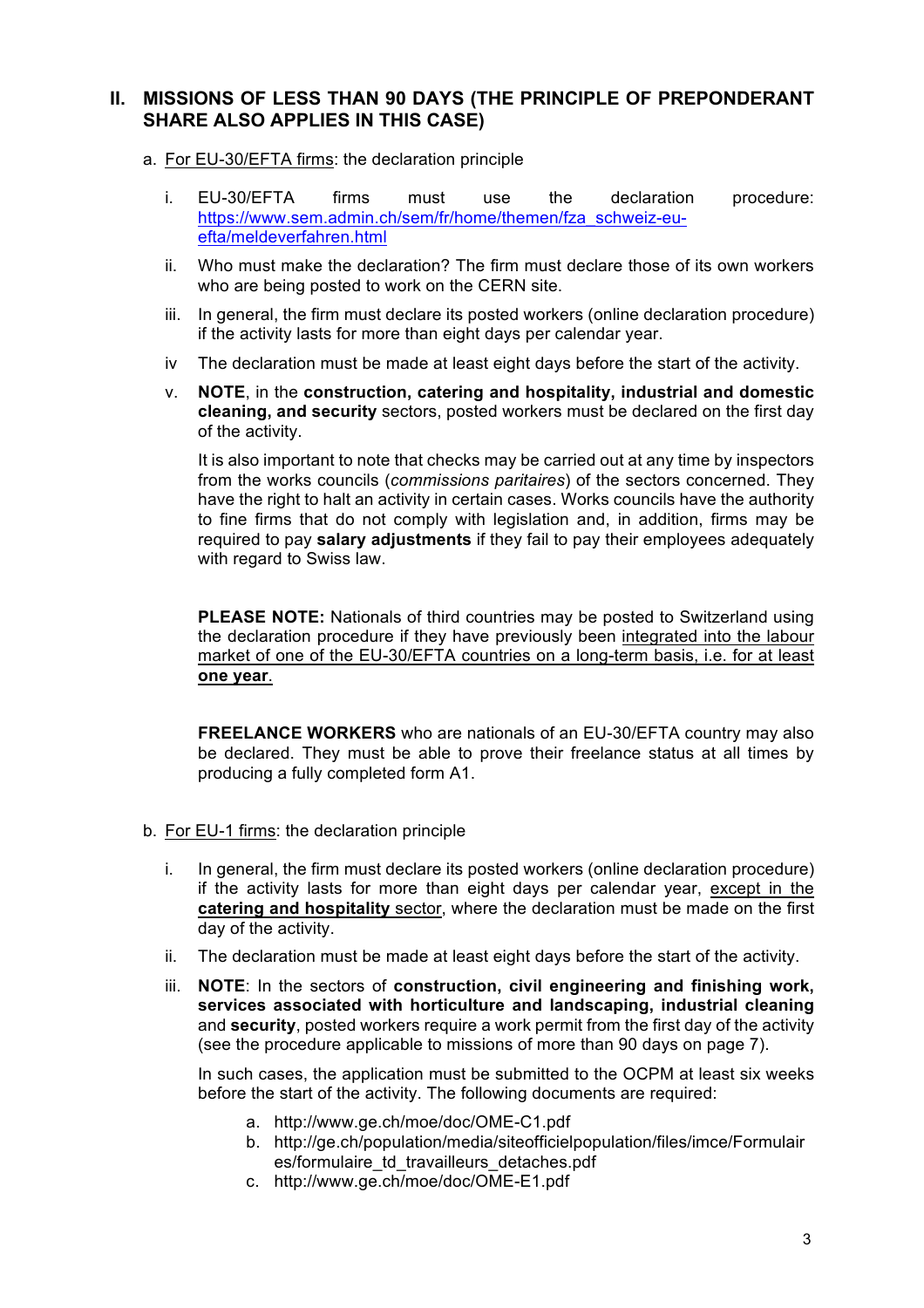*In general, in all cases where a work permit is required, the official forms should be accompanied by the following documents:*

- *A cover letter explaining the reason for your application;*
- *The service contract or the job order issued by CERN;*
- *The CV of each worker;*
- *The employment or secondment contract between the worker and your firm.*

It is also important to note that checks may be carried out at any time by inspectors from the works councils (*commissions paritaires*) of the sectors concerned. They have the right to halt an activity in certain cases. Works councils have the authority to fine firms that do not comply with legislation and, in addition, firms may be required to pay **salary adjustments** if they fail to pay their employees adequately with regard to Swiss law.

**EU-1 FREELANCE WORKERS** must also be declared at least eight days before the start of the activity. If the activity is in the **catering and hospitality** sector, it must be declared on the first day. Freelance status will be verified by the OCIRT.

**NOTE**: In the sectors of **construction, civil engineering and finishing work, services associated with horticulture and landscaping, industrial cleaning**  and **security**, posted workers require a work permit (see the procedure applicable to missions of more than 90 days on page 7).

- a. In such cases, the application must be submitted to the OCPM at least six weeks before the start of the activity. The following documents are required: http://www.ge.ch/moe/doc/OME-C1.pdf
- b. http://ge.ch/population/media/siteofficielpopulation/files/imce/Formulair es/formulaire\_td\_travailleurs\_detaches.pdf
- c. http://www.ge.ch/moe/doc/OME-E1.pdf

*In general, in all cases where a permit is required, the official forms should be accompanied by the following documents:*

- *A cover letter explaining the reason for your application;*
- *The service contract or the job order issued by CERN;*
- *Your CV;*
- *A completed form A1.*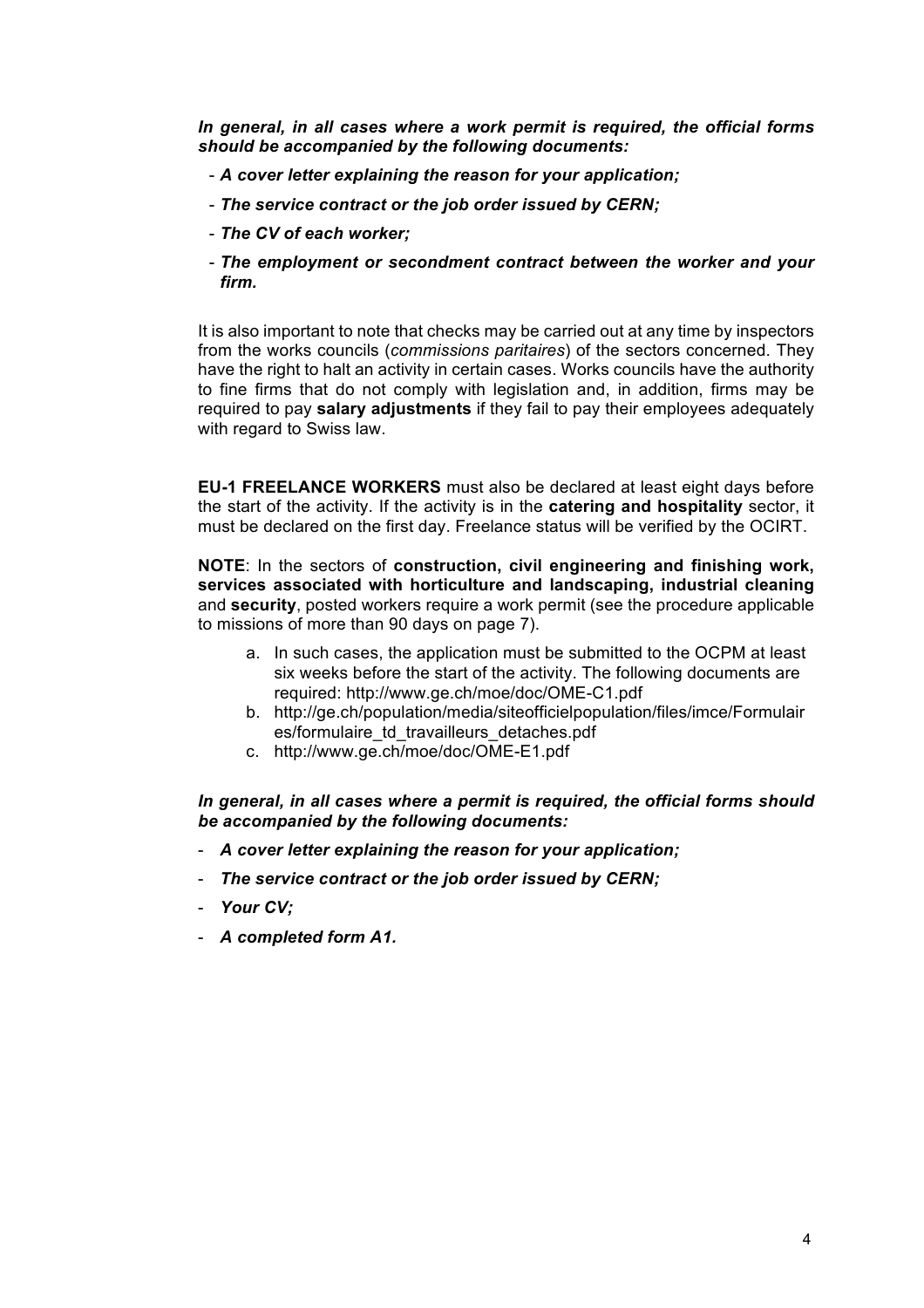#### c. For firms headquartered in third countries

- i. Firms headquartered in third countries must apply for a work permit (*autorisation de travail*) from the OCPM for each worker.
- ii. Applications must be submitted at least six weeks before the start of the mission.
- iii. The following documents are required:
	- a. http://www.ge.ch/moe/doc/OME-C1.pdf
	- b. http://ge.ch/population/media/siteofficielpopulation/files/imce/Formulair es/formulaire\_td\_travailleurs\_detaches.pdf
	- c. http://www.ge.ch/moe/doc/OME-E1.pdf

*In general, in all cases where a permit is required, the official forms should be accompanied by the following documents:*

- *A cover letter explaining the reason for your application;*
- *The service contract or the job order issued by CERN;*
- *The CV of each worker;*
- *The employment or secondment contract between the worker and your firm;*
- *Proof of freelance status in the case of freelance workers.*

It is also important to note that checks may be carried out at any time by inspectors from the works councils (*commissions paritaires*) of the sectors concerned. They have the right to halt an activity in certain cases. Works councils have the authority to fine firms that do not comply with legislation and, in addition, firms may be required to pay **salary adjustments** if they fail to pay their employees adequately with regard to Swiss law.

- iv. The OCIRT examines the working, salary and housing conditions of posted workers, as well as their status as salaried or freelance. It submits the applications to the competent works councils.
- v. Once the decision has been taken, the OCIRT sends the file to the OCPM, which, depending on the type of permit requested, submits it to the SEM for approval.

#### **Work may begin as soon as the permit is received from the OCPM.**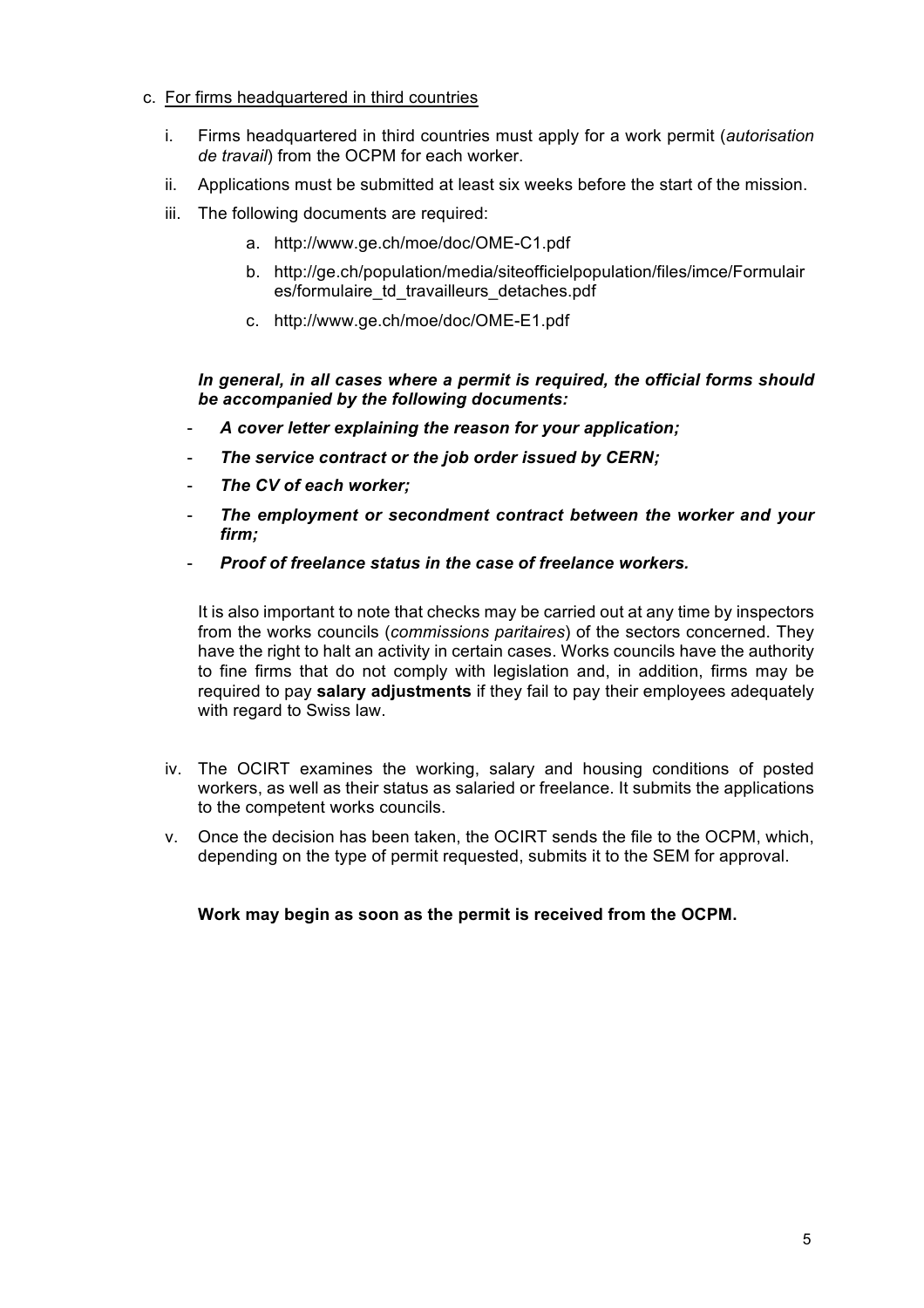## **III. MISSIONS OF MORE THAN 90 DAYS**

#### a. For EU-30/EFTA and EU-1 firms

- i. Firms must apply for a work permit for each posted worker.
- ii. They must submit their application to the OCPM at least six weeks before the start of the activity, accompanied by the following documents:
	- a. http://www.ge.ch/moe/doc/OME-C1.pdf
	- b. http://ge.ch/population/media/siteofficielpopulation/files/imce/Formulair es/formulaire\_td\_travailleurs\_detaches.pdf
	- c. http://www.ge.ch/moe/doc/OME-E1.pdf

*In general, in all cases where a permit is required, the official forms should be accompanied by the following documents:*

- *A cover letter explaining the reason for your application;*
- *The service contract or the job order issued by CERN;*
- *The CV of each worker;*
- *The employment or secondment contract between the worker and your firm.*

It is also important to note that checks may be carried out at any time by inspectors from the works councils (*commissions paritaires*) of the sectors concerned. They have the right to halt an activity in certain cases. Works councils have the authority to fine firms that do not comply with legislation and, in addition, firms may be required to pay **salary adjustments** if they fail to pay their employees adequately with regard to Swiss law.

- iii. The OCIRT examines the working, salary and housing conditions, the nationality and the skills of the posted workers.
- iv. The OCIRT submits the full application to the works council concerned. Once the decision has been taken, the OCIRT sends the file to the OCPM.
- v. The OCPM writes to the firm to:
	- **-** Inform it of the favourable decision;
	- **-** Request any missing documents. In the event of the worker taking up residence in Switzerland, the employer must send the following duly completed documents to the OCPM by the first day of the activity:
		- The second page of the EU form;
		- The tenancy agreement for the accommodation;
		- 2 photos;
		- A copy of each worker's identity document;
		- § If the worker concerned is married and has children, copies of the marriage certificate and the children's birth certificates.

#### **Work may begin as soon as authorisation is received from the OCIRT.**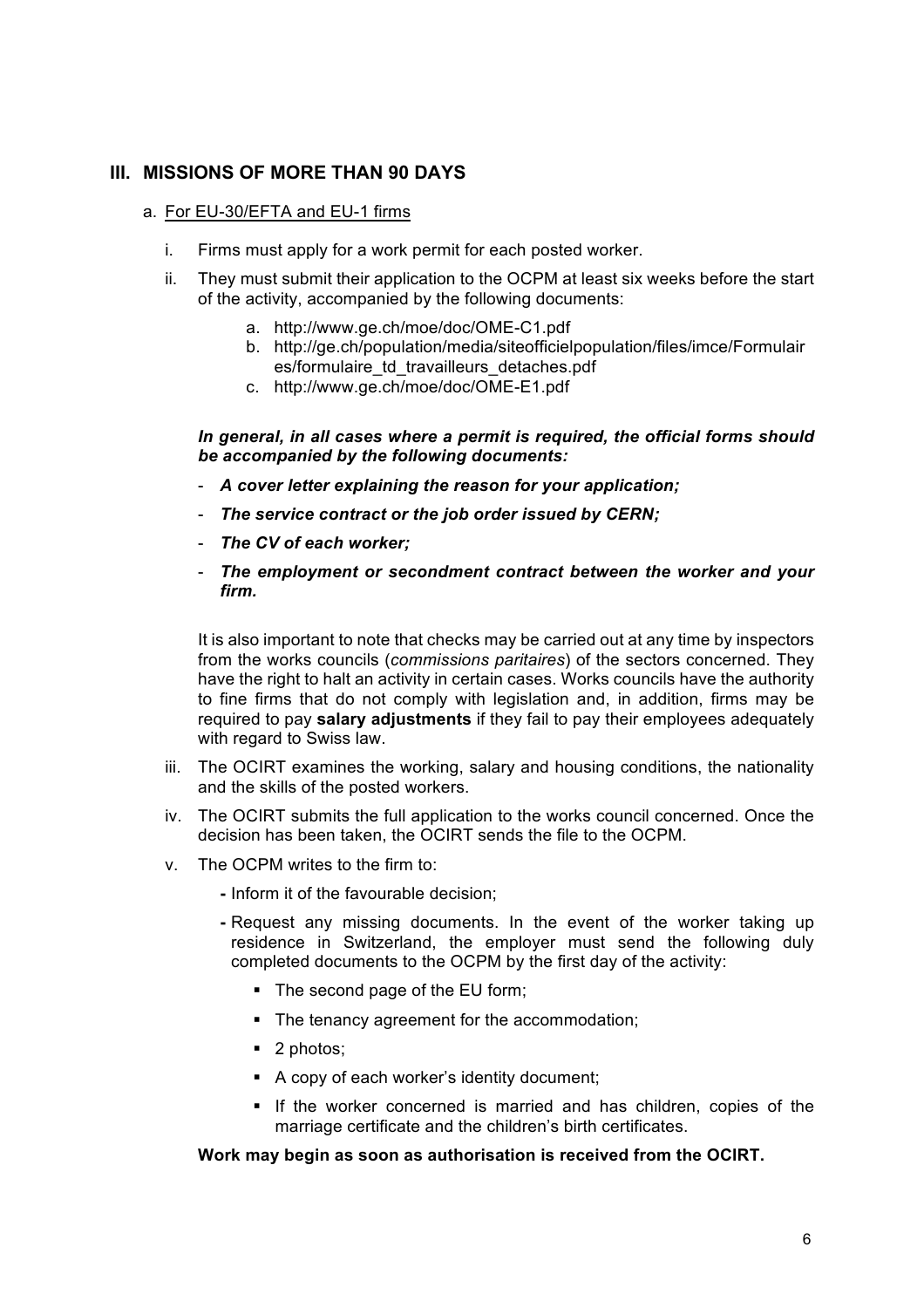#### b. For firms headquartered in third countries

The procedure is the same as in the case of activities of less than 90 days (see Section II c on p. 6), except that approval by the SEM is requested by the OCIRT for activities lasting more than four months according to the application.

**Given the restrictive conditions applicable to non-European personnel, a favourable response is likely only for highly qualified and specialised workers.**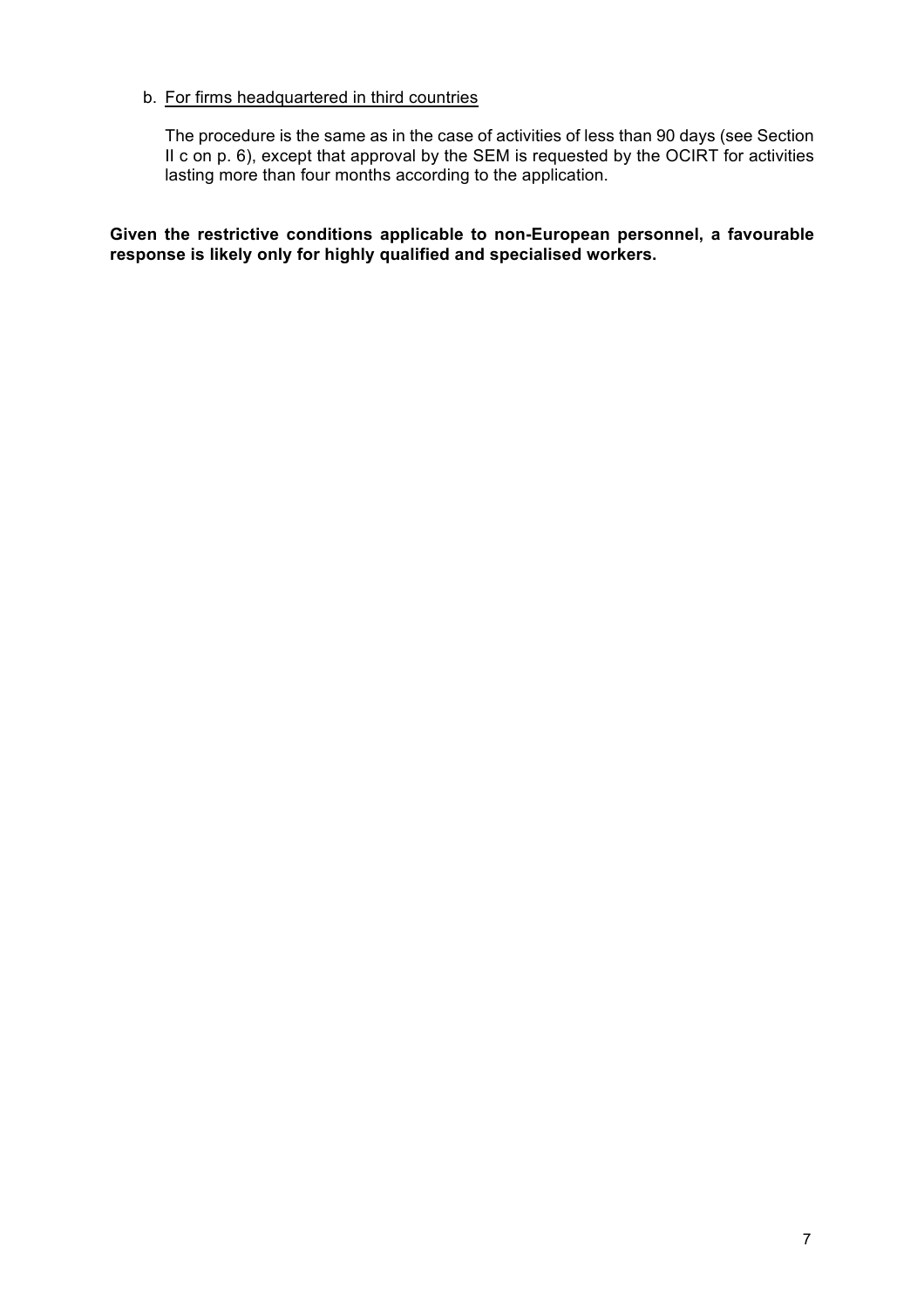# **IV. DOCUMENTS REQUIRED**

- a. http://www.ge.ch/moe/doc/OME-C1.pdf
- b. http://ge.ch/population/media/siteofficielpopulation/files/imce/Formulaires/formulaire\_t d\_travailleurs\_detaches.pdf
- c. http://www.ge.ch/moe/doc/OME-E1.pdf
- d. https://www.ge.ch/moe/doc/formulaire\_a1.pdf

*In general, in all cases where a permit is required, the official forms should be accompanied by the following documents:*

- *A cover letter explaining the reason for your application;*
- *The service contract or the job order issued by CERN;*
- *The CV of each worker;*
- *The employment or secondment contract between the worker and your firm (for employees).*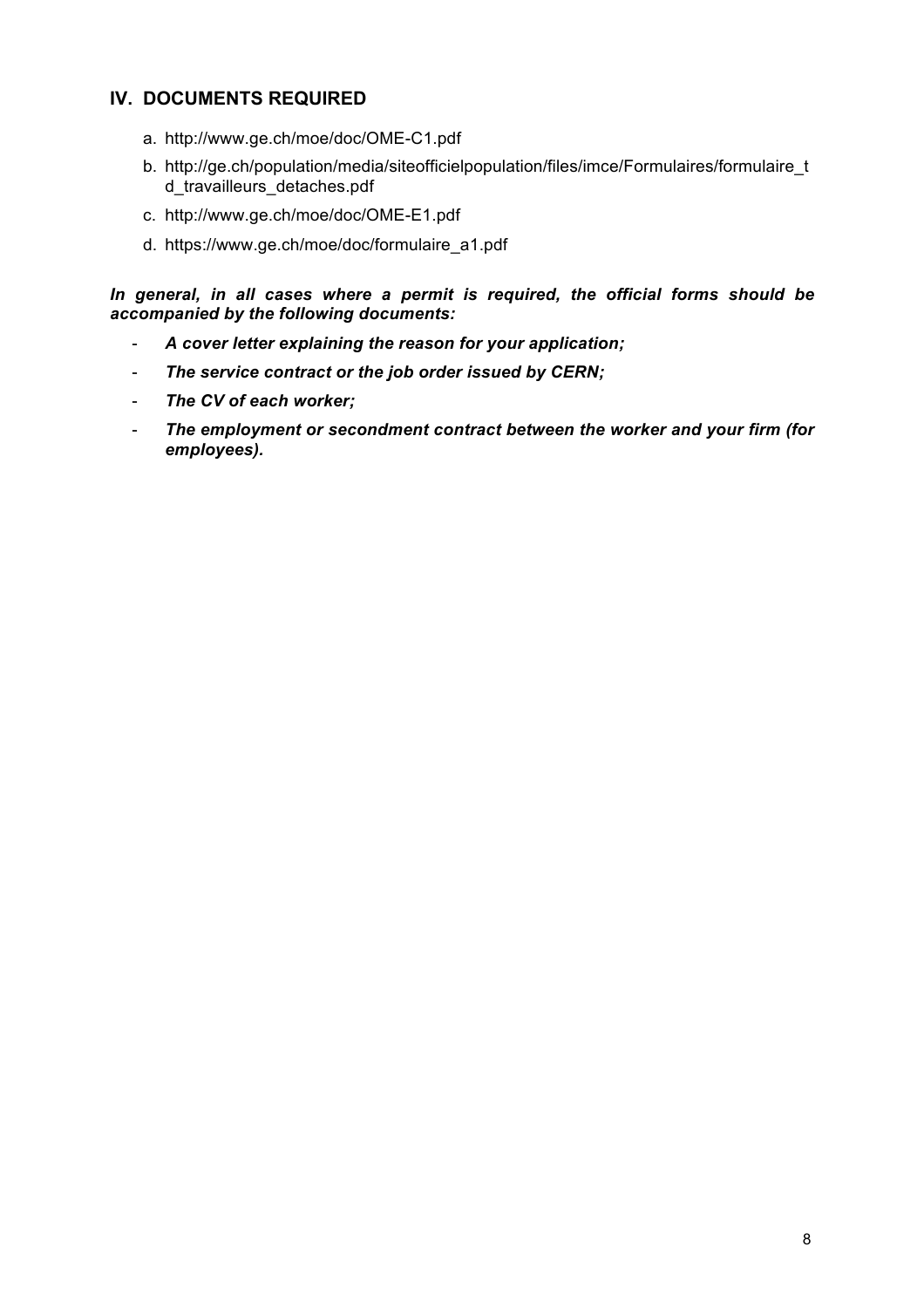# **V. TYPES OF AUTHORISATION ISSUED**

# **A. GCern PERMIT**

- **EU-30/EFTA nationals**
- **Third-country nationals who have lived in the French/Swiss border area for at least 6 months and hold a long-term residence permit.**
- **EU-1 nationals who live in the French/Swiss border area**

The following residence permits are accepted as long-term residence permits in the case of applications for *frontalier* permits for non-Europeans:

*Carte de résident* (Resident card)

*Carte de résident longue durée - CE* (Long-term resident card - EC)

*Carte de séjour "vie privée et familiale"* ("Private and family life" residence permit for the spouses of Swiss and French nationals)

*Carte de séjour temporaire "visiteur"* (Temporary "visitor" residence permit)

A **one-year visa** serving as a residence permit **only** for the spouse of a French national ("*vie privée et familiale*") or for a person living on his or her own means in France who has agreed not to work there ("**visiteur**")

Proof of an application for a residence permit for the spouses of Swiss nationals.

#### **B. Entry permit**

- **Third-country nationals, with the exception of those who have lived in the border area for at least six months and who are in possession of a long-term residence permit**
- **EU-1 nationals who live outside the French/Swiss border area**

# **C. L permit**

• **For applications for work permits for those taking up main residence in Switzerland.**

The entry authorisation conditions are the same as those for authorisations of less than 90 days per year for non-EU/EFTA service providers.

All applications must be submitted to the OCIRT. Those concerning nationals of non-EU/EFTA countries must also be submitted to the SEM for approval.

**NOTE: Holders of a GCern permit are not entitled to professional mobility and may use their permit only for the authorised provision of services .** These permits are only available for people working on the CERN site.